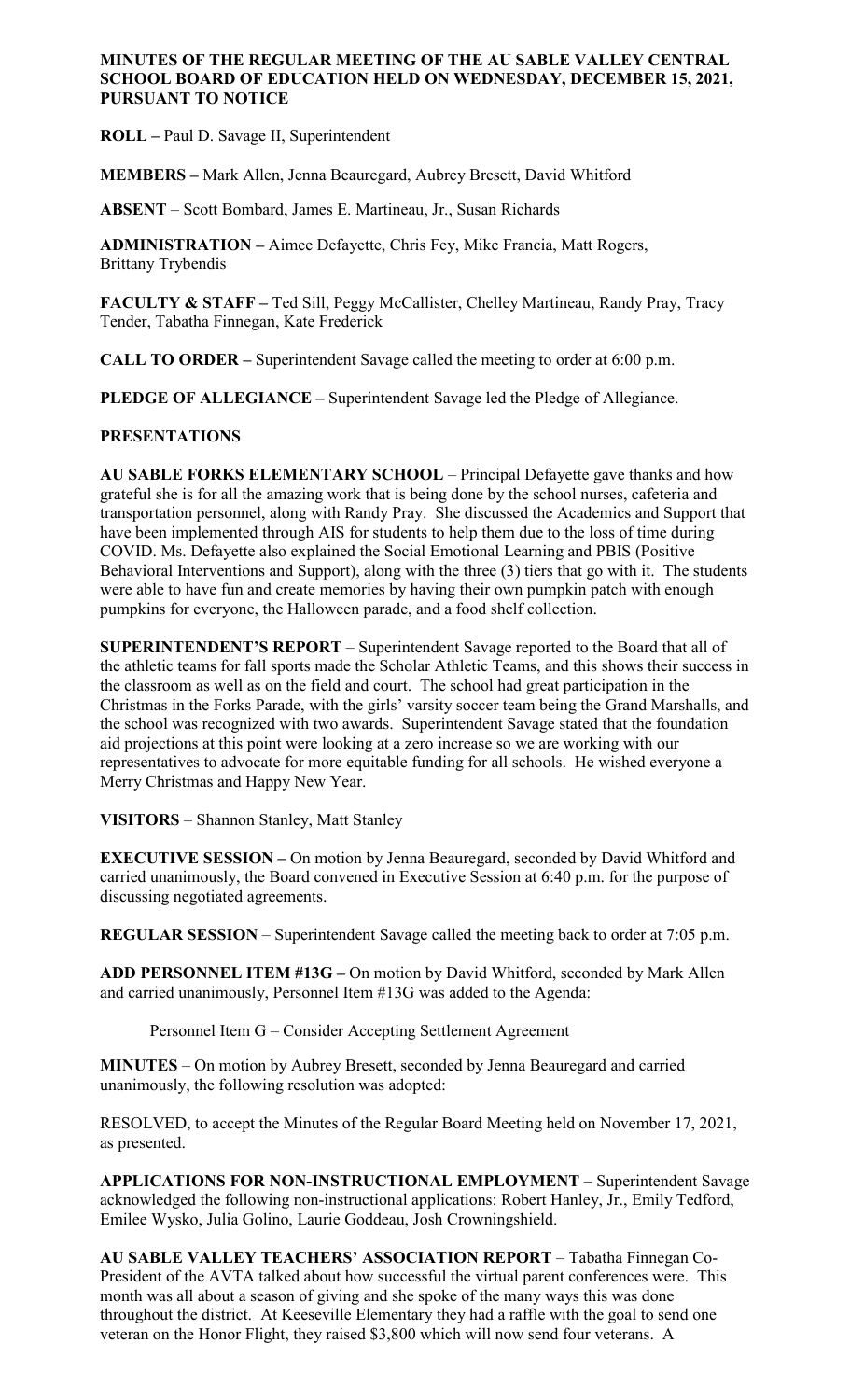donation in the amount of \$1,050 was donated to the Make-a-Wish, and the AVTA, along with Champlain National Bank adopted school families and were able to shop for 20 families..

**TREASURER'S REPORT –** On motion by Mark Allen, seconded by David Whitford and carried unanimously, the following resolution was adopted:

RESOLVED, to accept the October 2021 Treasurer's Report, as presented.

**EXTRA-CURRICULAR TREASURER'S REPORT-** On motion by David Whitford, seconded by Jenna Beauregard and carried unanimously, the following resolution was adopted:

RESOLVED, to accept the Extra-Curricular Treasurer's report for the period ending October 31, 2021, as presented.

**ACCEPT SPECIAL EDUCATION RECOMMENDATIONS –** On motion by Aubrey Bresett, seconded by David Whitford and carried unanimously, the following resolution was adopted:

RESOLVED, to accept the Subcommittee on Special Education recommendations dated October 7, 2021 through December 1, 2021, and the Committee on Preschool Special Education recommendations dated November 12, 2021, as presented.

**APPROVE SPECIAL BUS VOTE** – On motion by Mark Allen, seconded by Aubrey Bresett and carried unanimously, the following resolution was adopted:

RESOLUTION OF THE BOARD OF EDUCATION OF THE AU SABLE VALLEY CENTRAL SCHOOL DISTRICT, CLINTON, ESSEX AND FRANKLIN COUNTIES, NEW YORK AUTHORIZING A SPECIAL DISTRICT MEETING OF THE QUALIFIED VOTERS OF SAID SCHOOL DISTRICT ON WEDNESDAY, FEBRUARY 16, 2022, FOR THE PURPOSE OF VOTING ON A PROPOSITION FOR THE PURCHASE OF TRANSPORTATION VEHICLES.

WHEREAS, the Au Sable Valley Central School District (the "School District") is considering undertaking the purchase of two (2) 65-passenger buses at an estimated maximum cost of \$120,000 each, one (1) 35-passenger bus with lift at an estimated maximum cost of \$78,000, and one (1) 7-passenger van estimated maximum cost of \$33,000, for a total aggregate maximum cost not to exceed \$351,000 (collectively, the "Buses"); and

WHEREAS, the acquisition of the Buses constitutes a "Type II Action" pursuant to Section 6 NYCRR Part 617.7 of the Regulations of the Department of Environmental Conservation of the State of New York (the "Regulations") adopted pursuant to Article 8 of the Environmental Conservation Law, as amended (the "SEQR Act"), and as such no review under the SEQR Act is required and the purchase of the buses does not require a permit from the Adirondack Park Agency; and

WHEREAS, the Board of Education desires to seek the authorization of the duly qualified voters of the School District to acquire the Buses;

NOW, THEREFORE, be it resolved by the Board of Education of the School District as follows:

Section 1. The Board of Education hereby calls a Special Meeting of the qualified voters of the School District to be held on Wednesday, February 16, 2022, at the Au Sable Valley Central School Middle School – High School Cafeteria, at which time the polls shall be open between the hours of noon and 9:00 p.m. local time, for the purpose of voting by paper ballot on the following proposition:

#### Proposition No. 1

"Shall the Board of Education of the Au Sable Valley Central School District (the "School District") be authorized to purchase two (2) 65-passenger buses at an estimated maximum cost of \$120,000 each, one (1) 35-passenger bus with lift at an estimated maximum cost of \$78,000, and one (1) 7-passenger van estimated maximum cost of \$33,000, for a total aggregate maximum cost not to exceed \$351,000, with such \$351,000, or so much thereof as may be necessary, being raised by a tax upon the taxable property of the School District to be levied and collected in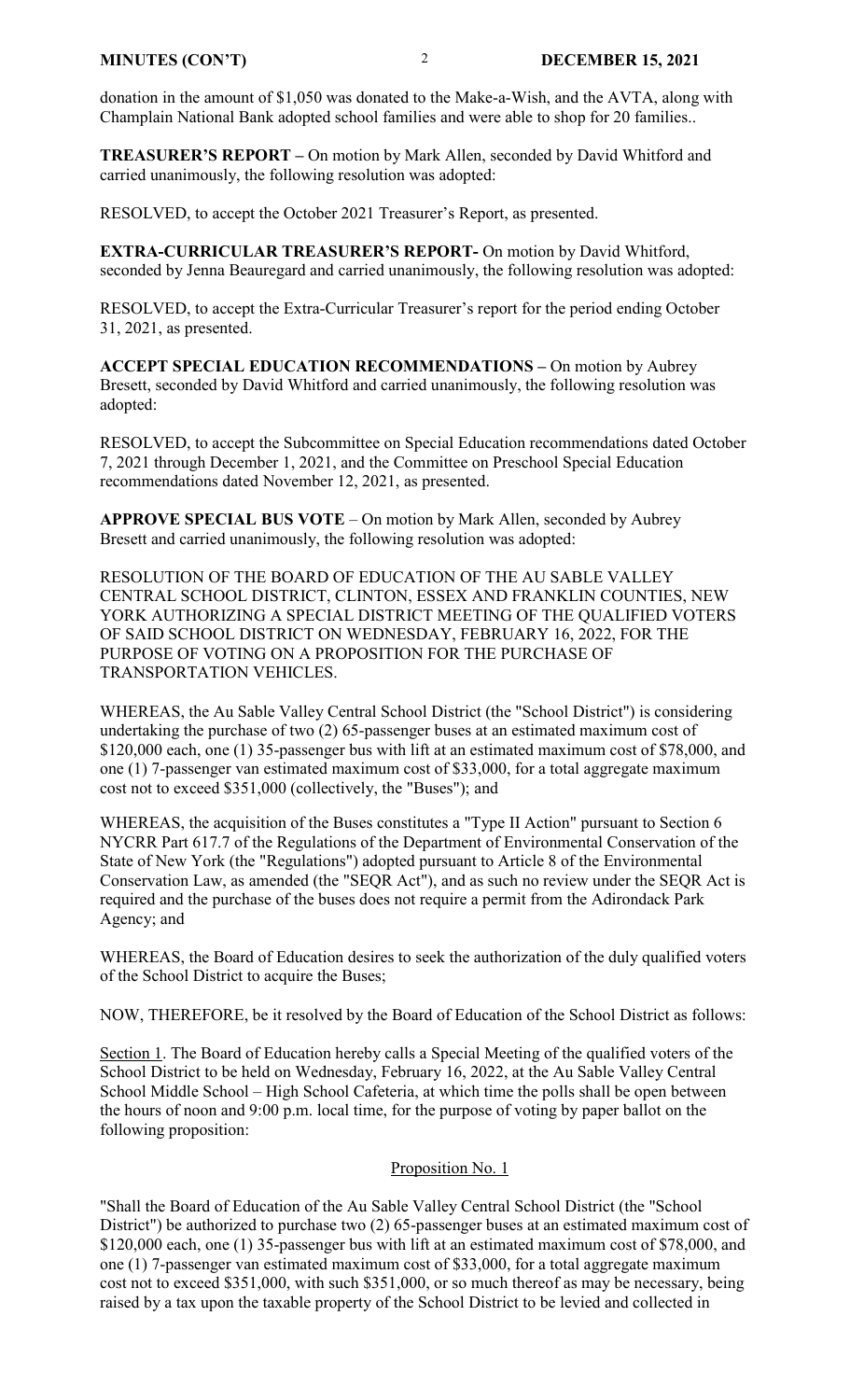annual installments in the years and in the amounts as the Board of Education shall determine in accordance with section 416 of the Education Law with such tax to be partially offset by state aid available therefore, and in anticipation of such tax by the issuance of up to \$351,000 of debt obligations of the School District"

Section 2. The School District Clerk is hereby authorized and directed to publish notice of a Special Meeting of the qualified voters of the School District in accordance with the provisions of the Education Law.

**APPROVE SENIOR CITIZENS ELIGIBILITY EXEMPTION -** On motion by David Whitford, seconded by Jenna Beauregard and carried unanimously, the following resolution was adopted:

RESOLVED, that the eligibility assessment exemption for senior citizens, 65 years of age or older, be increased from a maximum annual income level of \$26,000 to a maximum annual income level of \$29,000.

**PERSONNEL –** Superintendent Savage asked if there were any items in the Personnel Section that Board members wished to be considered separately.

On motion by Aubrey Bresett, seconded by Jenna Beauregard and carried unanimously, the following resolution was adopted:

RESOLVED, to approve a consent agenda for all items in the Personnel Section.

#### **APPROVE APPOINTMENT OF SUBSTITUTE PERSONNEL**

RESOLVED, to appoint the following substitute personnel on an emergency conditional basis pending fingerprint clearance through OSPRA: Kerriann Knussman, Kimber Thomas, Emilee Wysko, Julia Golino, Mackenzie Carpenter, Laurie Goddeau

#### **APPROVE RESIGNATION OF COACHES**

RESOLVED, to accept letters of resignation from the following coaches for the 2021-2022 school year:

- a. Kayla Taylor Modified B Boys Basketball
- b. Hannah Greenley-Hackel Modified B Girls Basketball

#### **APPROVE APPOINTMENT OF COACHES**

RESOLVED, to appoint the following coaches for the 2021-2022 school year who have fingerprint clearance from OSPRA:

- a. Chad Garcia Modified A Boys Basketball
- b. Kayla Taylor Modified A Girls Basketball

#### **APPROVE RESIGNATION FOR RETIREMENT PURPOSES**

RESOLVED, to accept with regret a letter of resignation for retirement purposes from Kelly Smith, Teacher Aide/Student Aide at the Au Sable Forks Elementary School, effective February 4, 2022, per her letter dated February 9, 2021.

#### **APPROVE APPOINTMENT OF PERMANENT SUBSTITUTE TEACHER FOR THE 2021-2022 SCHOOL YEAR**

RESOLVED, to appoint Kimber Thomas as a Permanent Substitute Teacher for the 2021-2022 school year, effective December 6, 2021 and ending June 24, 2022, salary will be at the rate of \$95/day. Ms. Thomas has fingerprint clearance from OSPRA.

Per Board Resolution dated March 20, 2002, the following resolution was offered:

RESOLVED, to offer health insurance to long-term and permanent substitute teachers, at their (employee) expense, after they have worked in the position for a period of ten weeks.